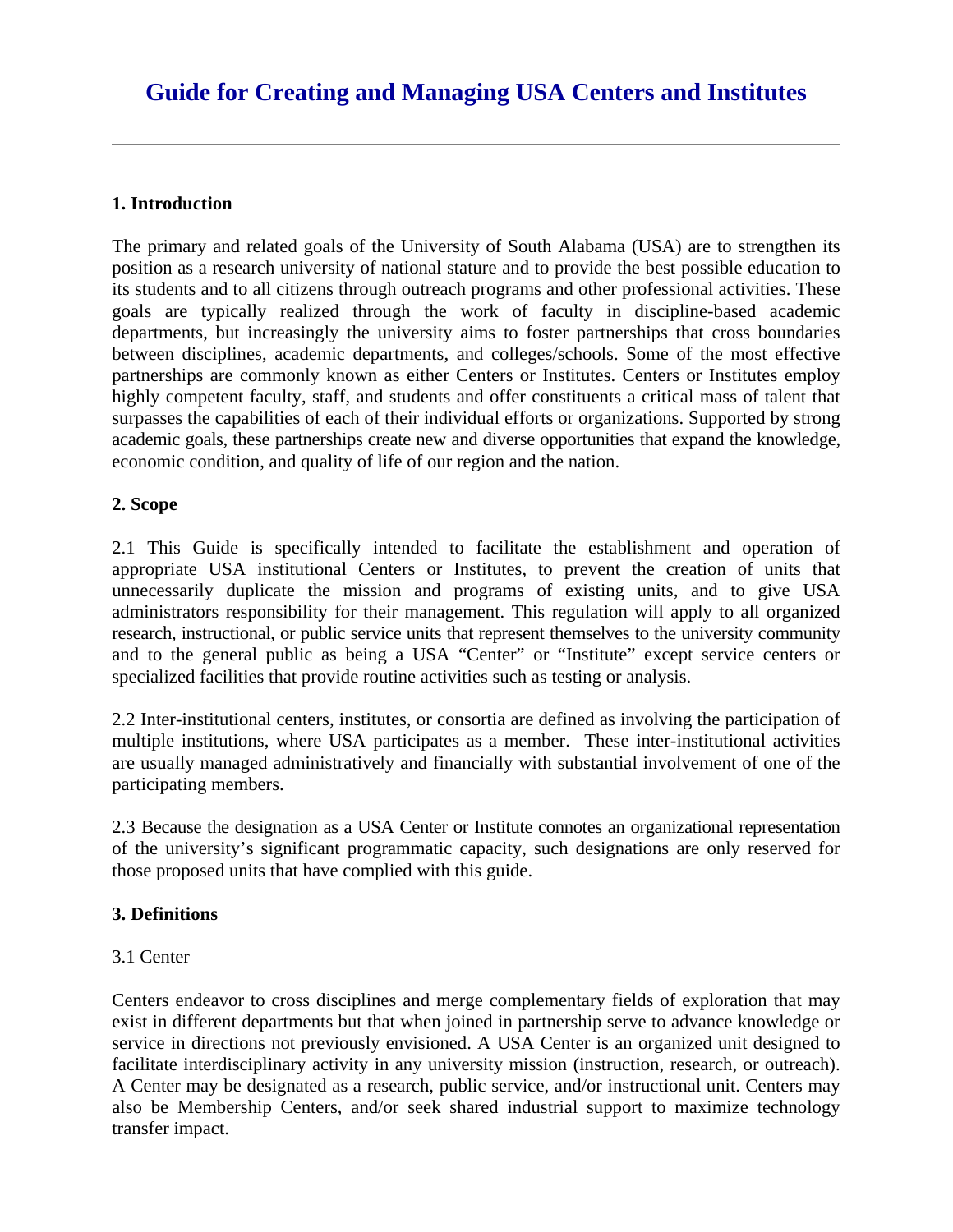## 3.2 Institute

An Institute is an organized unit that has a much larger-scale mission and set of goals and objectives than a Center and usually involves significant contributions of faculty. An Institute may create Centers as administrative units within its organization. If funding is given to an Institute with the specification that it be used for a Center, that Center must be established as a separate unit of the Institute using this Guide.

## 3.3 Membership Centers and Institutes

 Membership Centers or Institutes may be found in this guide. 3.4 USA Mitchell Cancer Institute Membership Centers or Institutes derive the bulk of their funds from fees or assessments paid by members and deposited into a common university account. Guidance on organizing and operating

The USA Mitchell Cancer Institute (USAMCI) is an established Division of USA, organized directly under the Office of the President. The USAMCI comprises dedicated facilities, budget, and mission-specific, interdisciplinary faculty tracks. The USAMCI Director is appointed by the President and reports directly to the President.

## **4. Responsibilities**

# 4.1 Vice President for Research and Lead-Vice-Presidents

 the USAMCI serves as the lead for the USAMCI. Each lead Vice-President and the Director of The Vice President for Research, has been delegated the responsibility to act on behalf of the President in all compliance matters related to Centers or Institutes. For each Center or Institute within an existing College, a lead Vice-President will be appointed by the President. The Director of USAMCI and/or his/her designee will provide leadership, oversight, and management of a Center or Institute.

### 4.2 Responsible Administrators

All actions will be made only upon the final recommendation of the responsible administrator(s).<br>
Page 2 of 7 In collaboration with the Research Office, it will be the responsibility of the Deans of the College(s) in which the Center or Institute is established, Director of USAMCI, Vice Presidents, the President or the appointed designee(s) of these officers (hereinafter collectively referred to as the "responsible administrator") to establish by-laws, the internal procedures by which his/her unit will review a Center or Institute proposal, or any other action proposed for a Center or Institute. All such Center or Institute proposal reviews or any other recommended action(s) made to the lead Vice-President (or the Director of the USAMCI, as appropriate) by the responsible administrator(s) will have been made in accordance with the aforementioned internal procedures.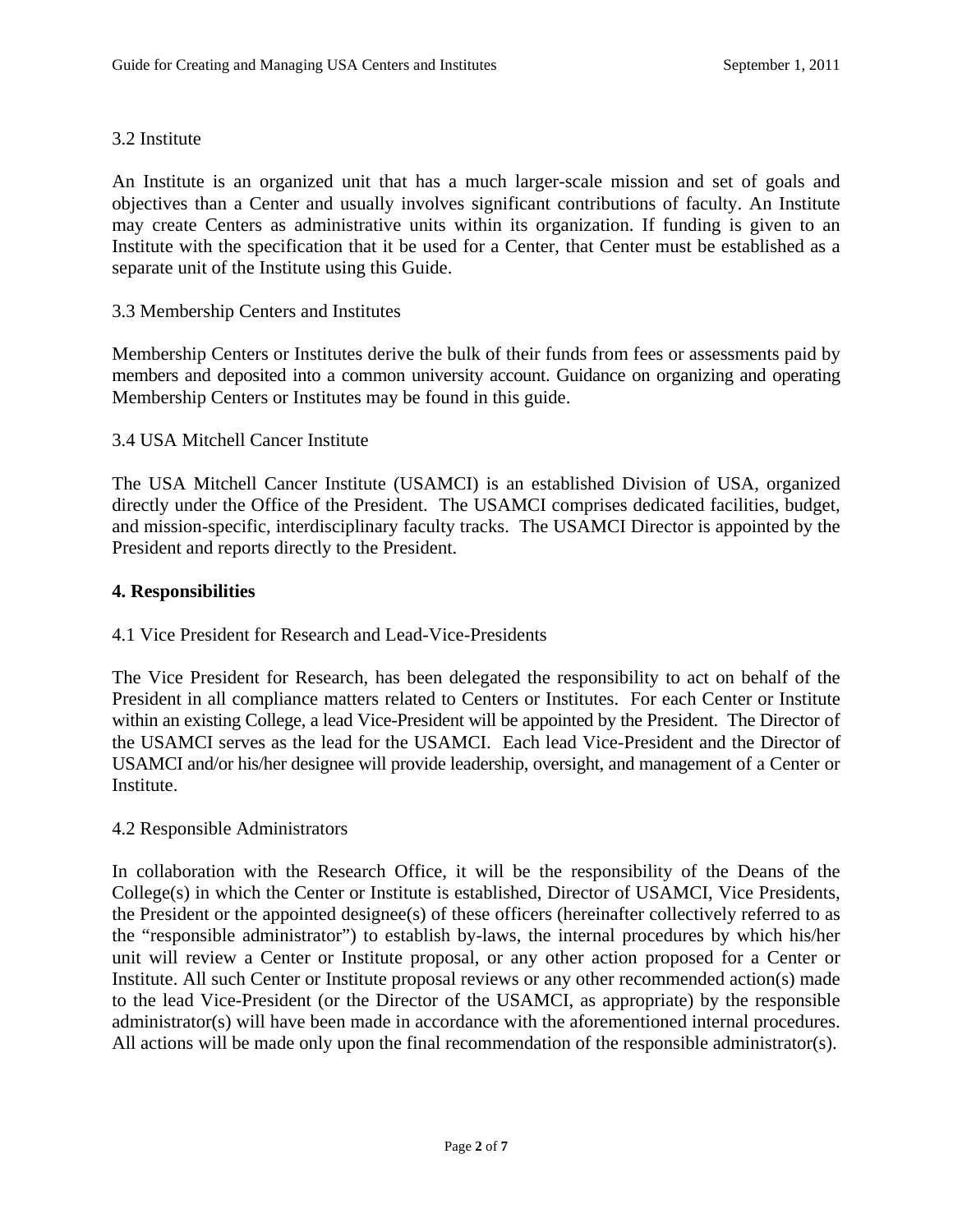## 4.3 The Director and Advisory Committee(s)

All Centers or Institutes must have a Director appointed by the President or lead Vice-President with the concurrence of the President. The by-laws for each Center/Institute should specify reporting lines of authority. Typically the Director will report directly to the Dean for centers or institutes located within an existing college or school. Directors of intercollegiate centers or institutes normally will report to a Vice President. The appointed Center/Institute Director, with the concurrence of the President and the lead Vice-President, will have the option of appointing an Advisory Committee (which is recommended). The Advisory Committee has only advisory responsibilities to the Center or Institute and gives immediate assistance to the Director and to the responsible administrator(s) in the form of recommendations. An Advisory Committee is responsible for advising the Center or Institute on programmatic direction, and in the case of membership centers, on the distribution of membership fees for project funding.

 in meeting its objectives. The Center or Institute Director shall provide overall coordination of all programmatic activities, seek external funding where appropriate, oversee the management of day-to-day center operations, convene periodic Advisory Committee meetings, receive advice, execute the directions provided by the Advisory Committee and ensure the viability of the Center or Institute

# **5. Creating and Managing USA Centers or Institutes**

5.1 Creating Centers or Institutes is a two-step authorization process requested through the President. The first step is the Authorization to Plan, which will last for no more than two (2) years and must be approved by the President; and the second step is the Authorization to Establish, which must be approved by the President.

### 5.1.1 Authorization to Plan

In consultation with appropriate responsible administrators, the lead faculty and/or staff will prepare an electronic"authorization to plan" letter that must clearly address the following points:

- Relationship of the Center or Institute to the mission of USA.
- Goals and objectives.

• The value added beyond the existing structure of USA or through existing Centers and Institutes.

• Similar units that exist elsewhere in the state/region, and any proposed relationships with them.

• Organizational structure, including the units involved and the composition of an optional advisory committee(s).

• Faculty and staff involved (including the name of the proposed Director).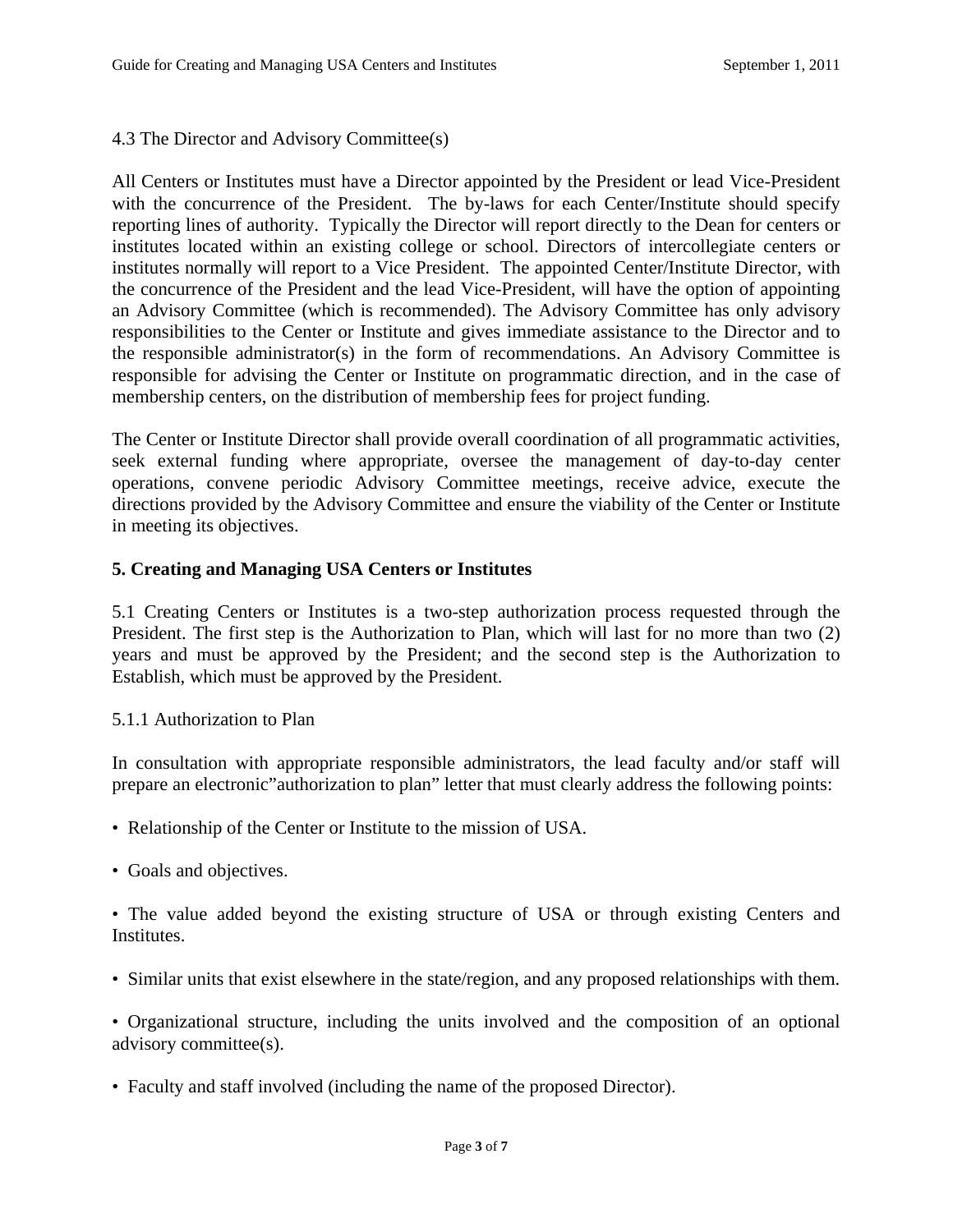• Instructional programs, research programs, and/or service programs to be established with intended outcomes.

- Sources, amounts, and duration of funds required and available for at least five (5) years.
- Required matching or cost sharing funds.
- Space and capital equipment requirements.
- Support and mentoring plans regarding the promotion and tenure of participating junior faculty.

 the lead Vice-President (or Director of the USAMCI, as appropriate). In consultation with the The "Authorization to Plan" letter must be forwarded by the appropriate, responsible administrator(s) to responsible administrator(s) and appropriate mission-specific Executive Officer(s) (such as the Senior Vice President for Academic Affairs, the Vice President for Health Sciences, the Director of the Mitchell Cancer Institute, or the Vice President for Research) the lead Vice-President (or the Director of the USAMCI, as appropriate) will assess completeness of the request and determine the most appropriate review and oversight bodies (particularly relevant faculty committees such as University Standing Committees) from which to solicit comments and coordinate a comment period.. Upon resolution of requested edits and consideration of other comments, the lead Vice-President (or the Director of the USAMCI, as appropriate), and after consultation with other Executive Officers, shall make a recommendation to the President regarding the authorization to plan the Center or Institute. If the President approves the recommendation, planning may begin. The lead Vice-President (or the Director of the USAMCI, as appropriate) shall notify the relevant administrators of the President's decision and, under usual circumstances, designate a Dean to oversee the director of the Center or Institute in developing the Authorization plan.

### 5.1.2 Authorization to Establish

At any time during the two-year planning period, the lead faculty/staff may submit a request to establish the Center or Institute. The faculty involved will prepare a written proposal that will include an electronic draft of the Charter of the Center or Institute (and draft Bylaws, and Membership Agreement, if required). The draft must include all of the following:

• The name of the proposed Center or Institute.

• The specific mission, objectives, and goals of the proposed Center or Institute, including proposed programs and their expected outcomes.

• The Center or Institute's relationship to or potential impact upon the existing academic departments, colleges and/or schools, and other Centers and Institutes at USA.

 • The name of the proposed Director, and a detailed description of any proposed advisory committees or directive boards.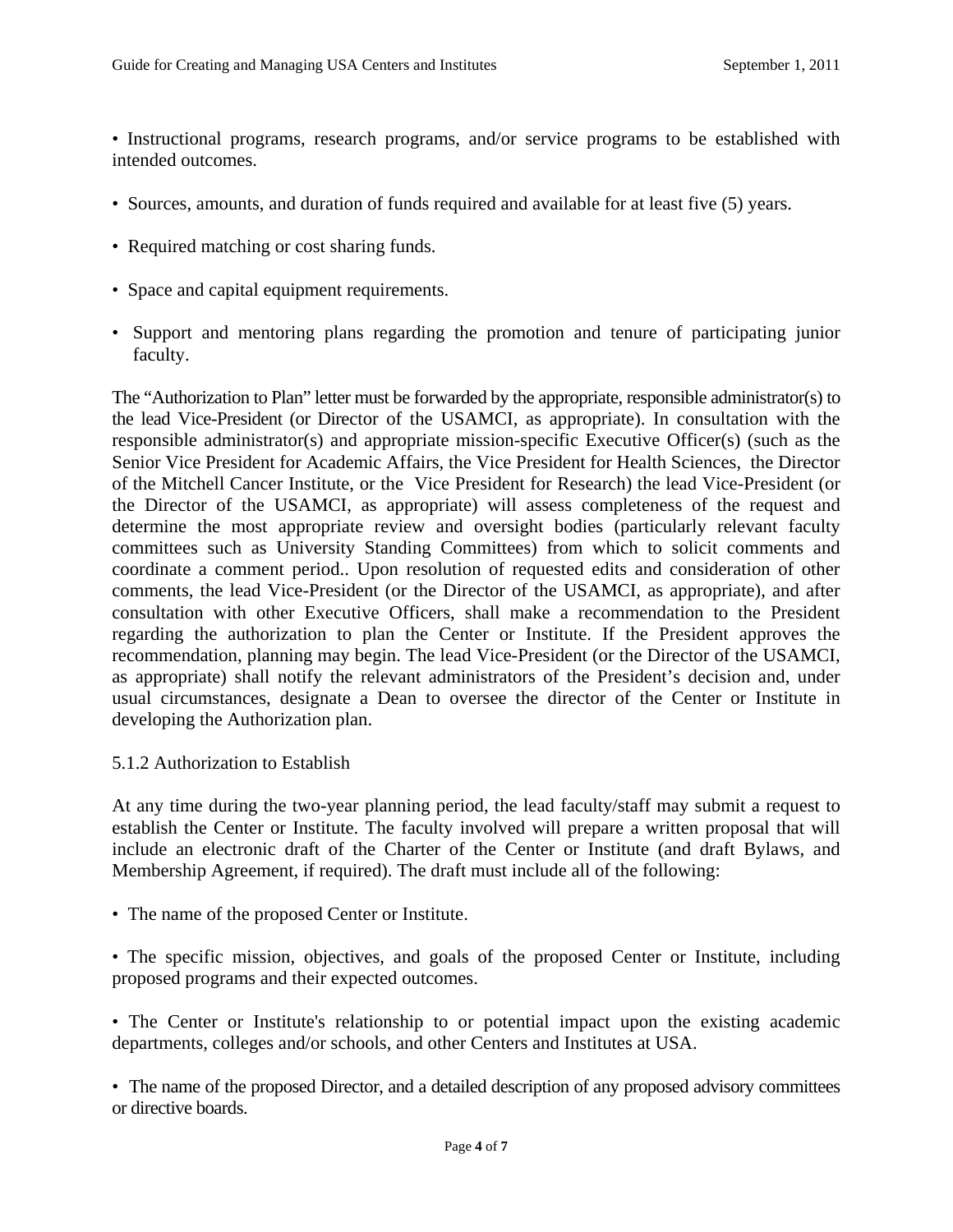• Budget estimates for the first (1st) year of operation, projections for the following four (4) years, and anticipated sources of funding.

• A statement identifying the current space and capital equipment that have been secured for the operation of the Center or Institute and realistic projections of future needs.

• A statement regarding the efficacy of plans implemented to assure proper recognition of participating junior faculty where relevant.

• A statement about anticipated effects of the proposed unit on the instructional programs of USA, and the provisions for advanced or graduate training or degree programs.

• A description of the proposed Center or Institute's administrative structure, including an organizational chart showing the relationship of the proposed Center or Institute to the existing organizations of USA and the internal organization of the proposed Center or Institute.

• Any additional information that may bear directly upon the proposal.

The proposal must be forwarded, with the responsible administrator(s) endorsement, to the lead Vice-President (or the Director of the USAMCI, as appropriate). In consultation with the responsible administrator and appropriate mission-specific Executive Officer(s), the lead Vice-President (or the Director of the USAMCI, as appropriate) will assess completeness of the request and determine the most appropriate review and oversight bodies (particularly relevant faculty committees such as University Standing Committees) from which to solicit comments and coordinate a comment period as more fully described in the Guide for Creating and Managing USA Centers and Institutes. Upon resolution of requested edits and a reasonable consideration of other comments, the lead Vice-President (or the Director of the USAMCI, as appropriate) shall make a recommendation to the President For approval. If the decision is to discontinue planning, the lead Vice-President (or the Director of the USAMCI, as appropriate) will notify the responsible administrator(s) of the decision.

5.2 Managing an Established Center or Institute

Management of an established Center or Institute includes monitoring and reviewing activities and plans through periodic contact (site visits, advisory committee meetings, internal and external professional evaluations, etc.) and reporting (annual University and Center/Institute written reports), modifying Center or Institute activities and plans as required, or when warranted, disestablishing a Center or Institute.

5.2.1 Center or Institute Reports

Each Center or Institute is required to submit annual reports to the lead Vice-President (or the Director of the USAMCI, as appropriate) using the institution's normal reporting process for assessment (i.e., TracDat). Copies of the assessment report must be made available to all responsible administrators including the Vice President for Research. 5.2.2 Periodic Center or Institute Reviews.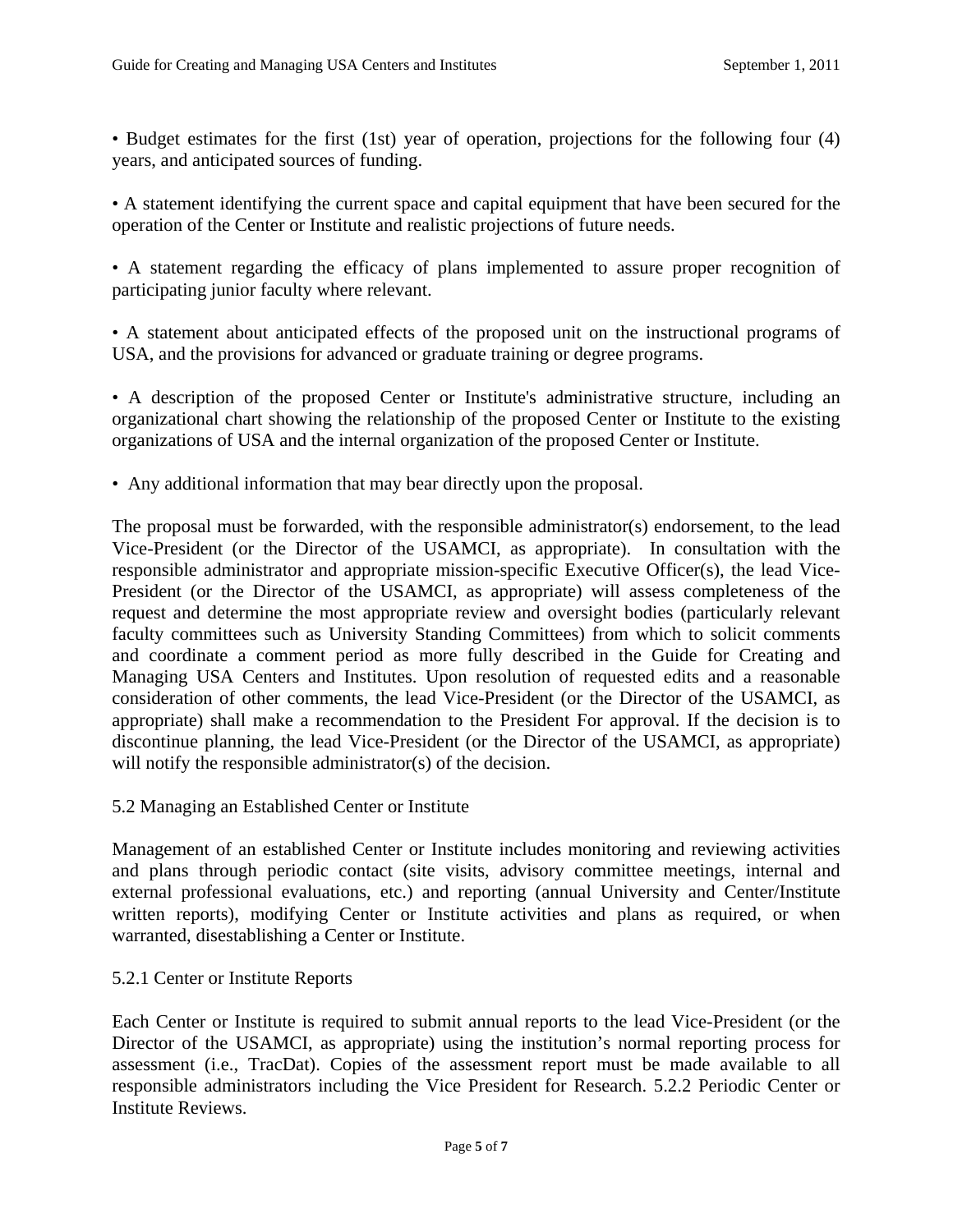Centers and Institutes must be evaluated at least once in the first five (5) years after initial establishment, and at least once every seven years after the initial review This Center/Institute review is analogous to the program review process used by academic programs at USA. The review will be made by a professional evaluation panel assembled by the lead Vice-President (or the Director of the USAMCI, as appropriate), or by an internal evaluation panel assembled by the responsible administrator(s) and approved by the lead Vice-President (or the Director of the USAMCI, as appropriate). Additional or more frequent reviews may be necessary if mandated by the Charter, Bylaws, or funding agency, or if required by USA administration.

The specific questions that will be addressed in the course of the review are as follows:

- Is current funding of the Center or Institute sufficient to continue its operation?
- stated goals and objectives? • Are support, training, and graduation rates of students consistent with the Center or Institute's
- Is faculty participation sufficient to continue Center or Institute operations?

home department? • Are faculty being appropriately mentored toward tenure and/or promotion? Are contributions of junior faculty appropriately recognized by the Center or Institute and the faculty member's

output (publications, patents, copyrights, etc.)? • Is the quality of scholarly activity by faculty, professional staff, and students reflected in its

Institutes?) • Do current operations of the Center or Institute agree with the most recent Charter, goals, and objectives of the Center or Institute? (Does it duplicate the efforts of other Centers and

• Does the financial audit and professional evaluation demonstrate that the Center or Institute is being managed properly? (Were any serious problems discovered?)

• Are required matching funds, start-up funds, or capital equipment still appropriate and available? (If the Center or Institute was originally funded with finite-term [three (3) year, five (5) year, etc.] start-up funds from the University or other granting agencies, has it been able to attract sufficient outside funds to continue without additional institutional support?)

- Is space required for operation of the Center or Institute available?
- Are the Center or Institute clients being served?

Upon completion of the Review, the responsible administrator(s) shall make a recommendation to the lead Vice-President (or the Director of the USAMCI, as appropriate) regarding the continuation of the Center or Institute. The lead Vice-President (or the Director of the USAMCI, as appropriate), after consultation with the Executive Officers, shall make a recommendation to the President for action.